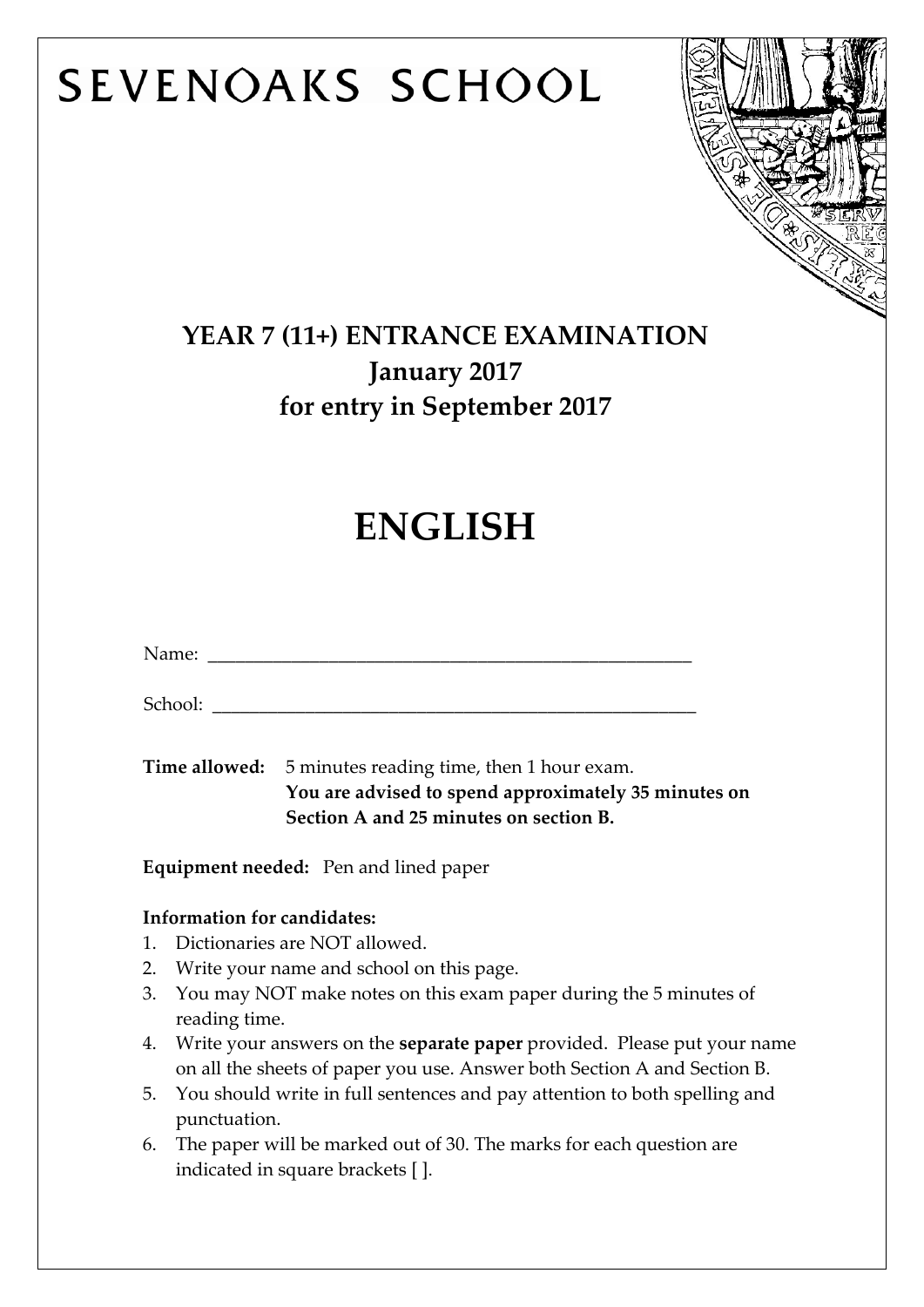#### **SECTION A**

Spend approximately 35 minutes on Section A

Read the passage and answer **all** the questions below.

Of course you know what going into a tunnel is like? The engine gives a scream and then suddenly the noise of the running, rattling, train changes and grows different and much louder. Grown-up people pull up the windows and hold them by the strap. The railway carriage suddenly grows like night – with lamps, of course, unless you are in a slow local 5 train, in which case lamps are not always provided. Then by and by the darkness outside the carriage window is touched by puffs of cloudy whiteness, then you see a blue light on the walls of the tunnel, then the sound of the moving train changes once more, and you are out in the good open air again, and grown-ups let the straps go.

- 10 All this, of course, is what a tunnel means when you are in a train. But everything is quite different when you walk into a tunnel on your own feet, and tread on shifting, sliding stones and gravel on a path that curves downwards from the shining metals to the wall. Then you see slimy, oozy trickles of water running down the inside of the tunnel, and you notice that the bricks are not red or brown, as they are at the tunnel's mouth, but dull, 15 sticky, sickly green. Your voice, when you speak, is quite changed from what it was out in
- the sunshine, and it is a long time before the tunnel is quite dark.

It was not yet quite dark in the tunnel when Phyllis caught at Bobbie's<sup>1</sup> skirt, ripping out half a yard of gathers,<sup>2</sup> but no one noticed this at time.

20

'I want to go back,' she said; 'I don't like it. It'll be pitch dark in a minute. I *won't* go on in the dark. I don't care what you say, I *won't*.'

'Don't be a silly cuckoo,' said Peter; 'I've got a candle end and matches, and what's that?'

#### 25

'That' was a low, humming sound on the railway line, a trembling of the wires beside it, a buzzing humming sound that grew louder and louder as they listened.

'It's a train,' said Bobbie.

#### 30

'Which line?'

'Let me go back,' cried Phyllis, struggling to get away from the hand by which Bobbie held her.

#### 35

'Don't be a coward,' said Bobbie; 'it's quite safe. Stand back.'

'Come on,' shouted Peter, who was a few yards ahead. 'Quick! Manhole!'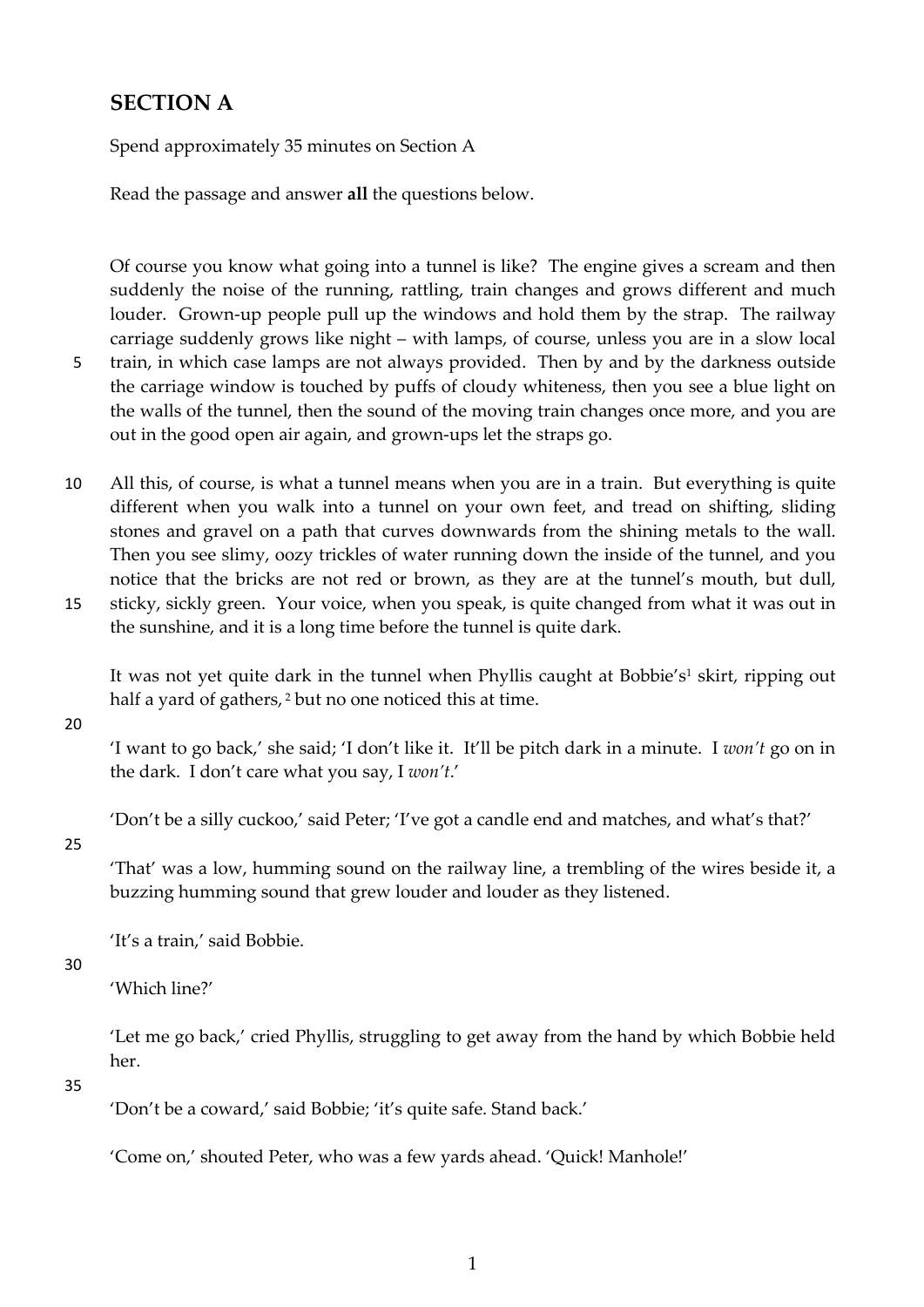- 40 The roar of the advancing train was now louder than the noise you hear when your head is under water in the bath and both taps are running, and you are kicking with your heels against the bath's tin sides. But Peter had shouted for all he was worth, and Bobbie heard him. She dragged Phyllis along to the manhole. Phyllis, of course, stumbled over the wires and grazed both her legs. But they dragged her in, and all three stood in the dark, damp,
- 45 arch recess while the train roared louder and louder. It seemed as if it would deafen them. And, in the distance, they could see its eyes of fire growing bigger and brighter every instant.

'It *is* a dragon – I always knew it was – it takes its own shape in here, in the dark,' shouted 50 Phyllis. But nobody heard her. You see the train was shouting, too, and its voice was bigger than hers.

And now, with a rush and a roar and a rattle and a long dazzling flash of lighted carriage windows, a smell of smoke, and blast of hot air, the train hurtled by, clanging and jangling

55 and echoing in the vaulted roof of the tunnel. Phyllis and Bobbie clung to each other. Even Peter caught hold of Bobbie's arm, 'in case she should be frightened', as he explained afterwards.

From *The Railway Children* by E Nesbit

Glossary: <sup>1</sup>**Bobbie** is a girl (short for Roberta) 2 "**half a yard of gathers**" – material from Bobbie's dress

#### **Question Section A**

- 1. Pick out 2 or 3 details from the passage which give you the impression that this book is set some time ago. Briefly explain why you chose those details. [2 marks]
- 2. How does the writer show the differences between the characters of the three children – Peter, Phyllis and Bobbie? You could refer to short phrases or words to make your point but do not copy out long sentences. [4 marks]
- 3. Look again at lines 40 42 " The roar of the advancing train….bath's tin sides". Why do you think it is effective to describe the noise of the train in this way? [5 marks]
- 4. Look again at lines 53 55 " And now…….the tunnel". How does the writer create the drama and tension of this moment? [4 marks]

#### **PLEASE TURN OVER FOR SECTION B**